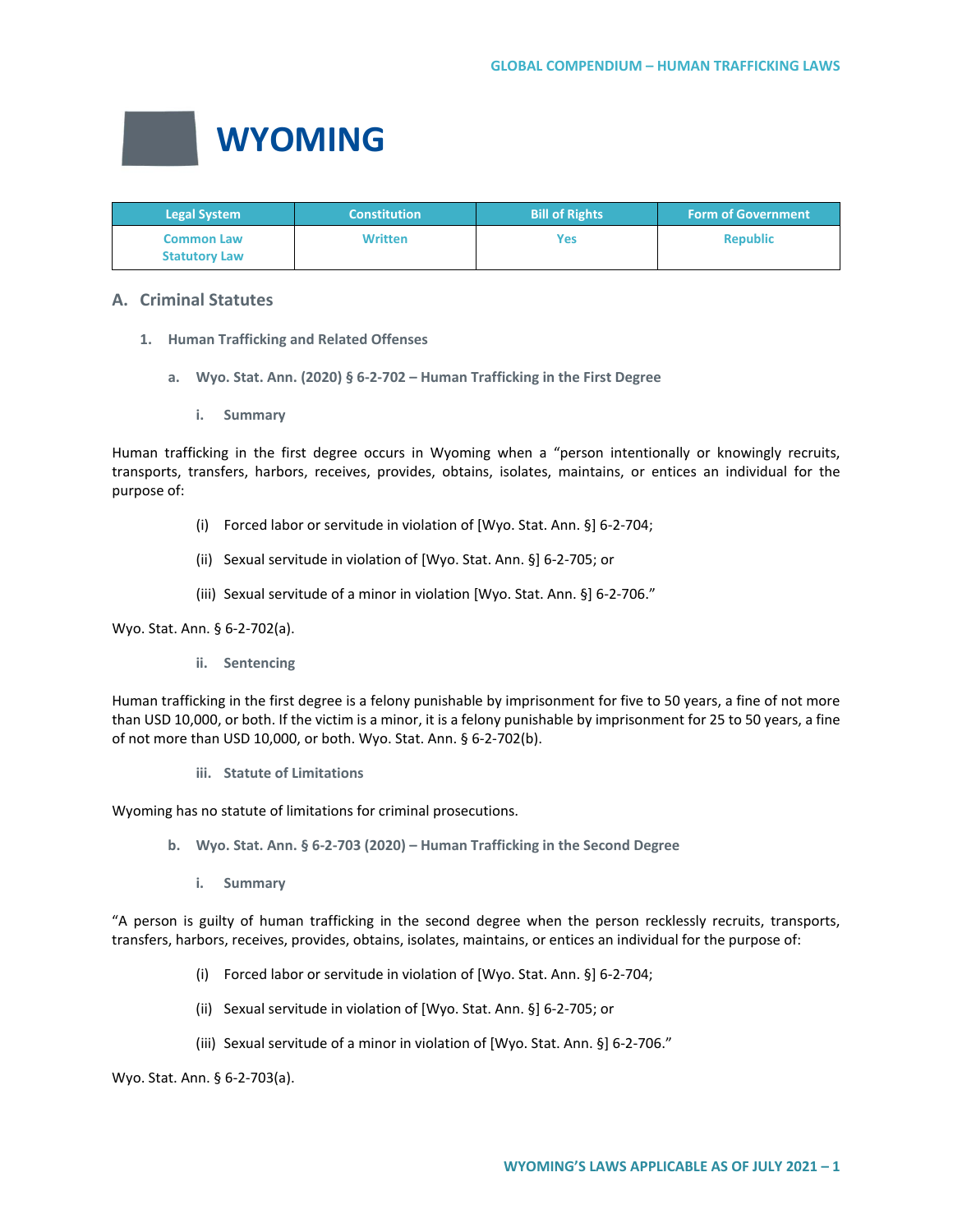**ii. Sentencing**

Human trafficking in the second degree is a felony punishable by imprisonment for two to 20 years, a fine of not more than USD 10,000, or both. Wyo. Stat. Ann. § 6-2-703(b).

**iii. Statute of Limitations**

Wyoming has no statute of limitations for criminal prosecutions.

- **c. Wyo. Stat. Ann. § 6-2-704 (2013) – Forced Labor or Servitude** 
	- **i. Summary**

The crime of forced labor or servitude occurs when a "person intentionally, knowingly, or recklessly uses coercion, deception, or fraud to compel an individual to provide forced services." Wyo. Stat. Ann. § 6-2-704(a).

**ii. Sentencing**

Forced labor or servitude is a felony punishable by imprisonment for not more than 15 years, a fine of not more than USD 10,000, or both. Wyo. Stat. Ann. § 6-2-705(b).

**iii. Statute of Limitations**

Wyoming has no statute of limitations for criminal prosecutions.

- **d. Wyo. Stat. Ann. § 6-2-705 (2013) – Sexual Servitude of an Adult** 
	- **i. Summary**

The crime of sexual servitude of an adult occurs when a "person intentionally, knowingly, or recklessly uses coercion, deception, or fraud to compel an individual eighteen (18) years of age or older to engage in commercial sexual services." Wyo. Stat. Ann. § 6-2-705(a).

**ii. Sentencing**

Sexual servitude of an adult is a felony punishable by imprisonment for not more than three years, a fine of not more than USD 3,000, or both. Wyo. Stat. Ann. § 6-2-705(b).

**iii. Statute of Limitations**

Wyoming has no statute of limitations for criminal prosecutions.

- **e. Wyo. Stat. Ann. § 6-2-706 (2013) – Sexual Servitude of a Minor** 
	- **i. Summary**

"A person is guilty of sexual servitude of a minor when the person intentionally, knowingly, or recklessly offers, obtains, procures, or provides an individual less than eighteen (18) years of age to engage in commercial sexual services." Wyo. Stat. Ann. § 6-2-706(a).

"It is not a defense in a prosecution under this section that the individual consented to engage in commercial sexual services or that the defendant reasonably believed the individual was at least eighteen (18) years of age." Wyo. Stat. Ann. § 6-2-706(c).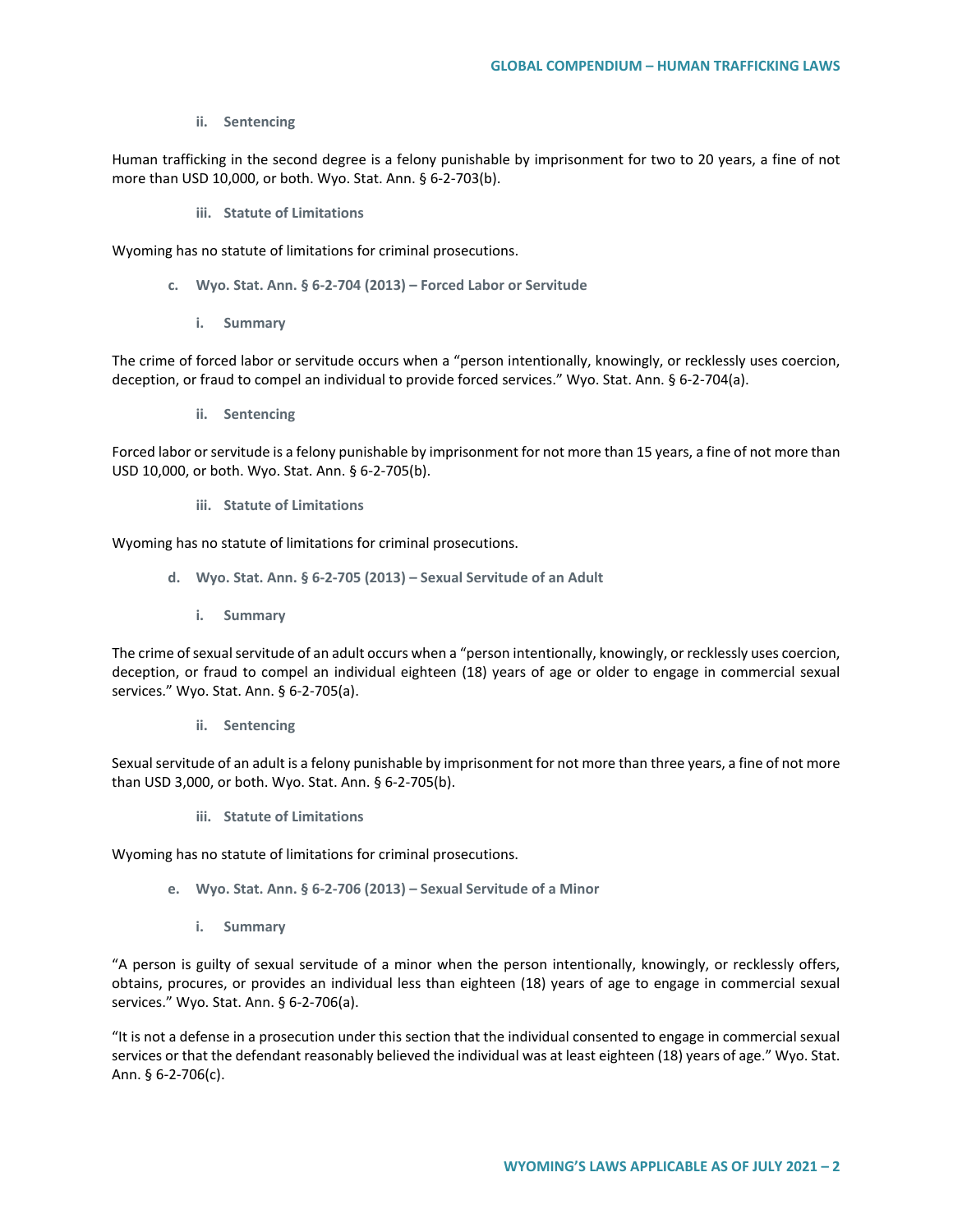#### **ii. Sentencing**

Sexual servitude of a minor is a felony punishable by imprisonment for not more than five years, a fine of not more than USD 5,000, or both. Wyo. Stat. Ann. § 6-2-706(b).

**iii. Statute of Limitations**

Wyoming has no statute of limitations for criminal prosecutions.

- **f. Wyo. Stat. Ann. § 6-2-707 (2013) – Patronizing a Victim of Sexual Servitude**
	- **i. Summary**

"A person is guilty of patronizing a victim of sexual servitude when the person pays, agrees to pay, or offers to pay anything of value so that the person or another may engage in sexual activity with an individual when the person knows that the individual is a victim of sexual servitude in violation of [Wyo. Stat. Ann. §] 6-2-705 or [§] 6-2-706." Wyo. Stat. Ann. § 6-7-707(a).

**ii. Sentencing**

"Patronizing a victim of sexual servitude is a felony punishable by a fine of not more than five thousand dollars ([USD] 5,000), imprisonment for not more than three (3) years, or both." Wyo. Stat. Ann. § 6-7-707(b).

**iii. Statute of Limitations**

Wyoming has no statute of limitations for criminal prosecutions.

**g. Wyo. Stat. Ann. § 6-2-710 (2013) – Restitution**

"[U]pon conviction for any felony under this article, the court shall order a defendant to pay mandatory restitution to each victim …." Wyo. Stat. Ann. § 6-7-710(a).

"If the victim of human trafficking to whom restitution has been ordered dies before restitution is paid, any restitution ordered shall be paid to the victim's heir or legal representative, provided that the heir or legal representative has not benefited in any way from the trafficking." Wyo. Stat. Ann. § 6-7-710(b).

**h. Wyo. Stat. Ann. § 6-2-711 (2013) – Asset Forfeiture** 

Assets used in committing trafficking offenses are subject to forfeiture. Wyo. Stat. Ann. § 6-2-711(a).

**i. Wyo. Stat. Ann. § 6-2-708 (2013) – Victim Defenses; Vacating Convictions**

"A victim of human trafficking is not criminally liable for any commercial sex act or other criminal act committed as a direct result of, or incident to, being a victim of human trafficking in violation of [Wyo. Stat. Ann. §] 6-2-702 through [§] 6-2-707." Wyo. Stat. Ann. § 6-2-708(a).

The court may vacate a conviction it entered if the defendant's participation in the offense resulted from having been a victim. Wyo. Stat. Ann. § 6-2-708(c).

"A victim of human trafficking who is a minor shall be deemed a child in need of supervision in accordance with the Children in Need of Supervision Act or a neglected child in accordance with the Child Protection Act." Wyo. Stat. Ann. § 6-2-708(b).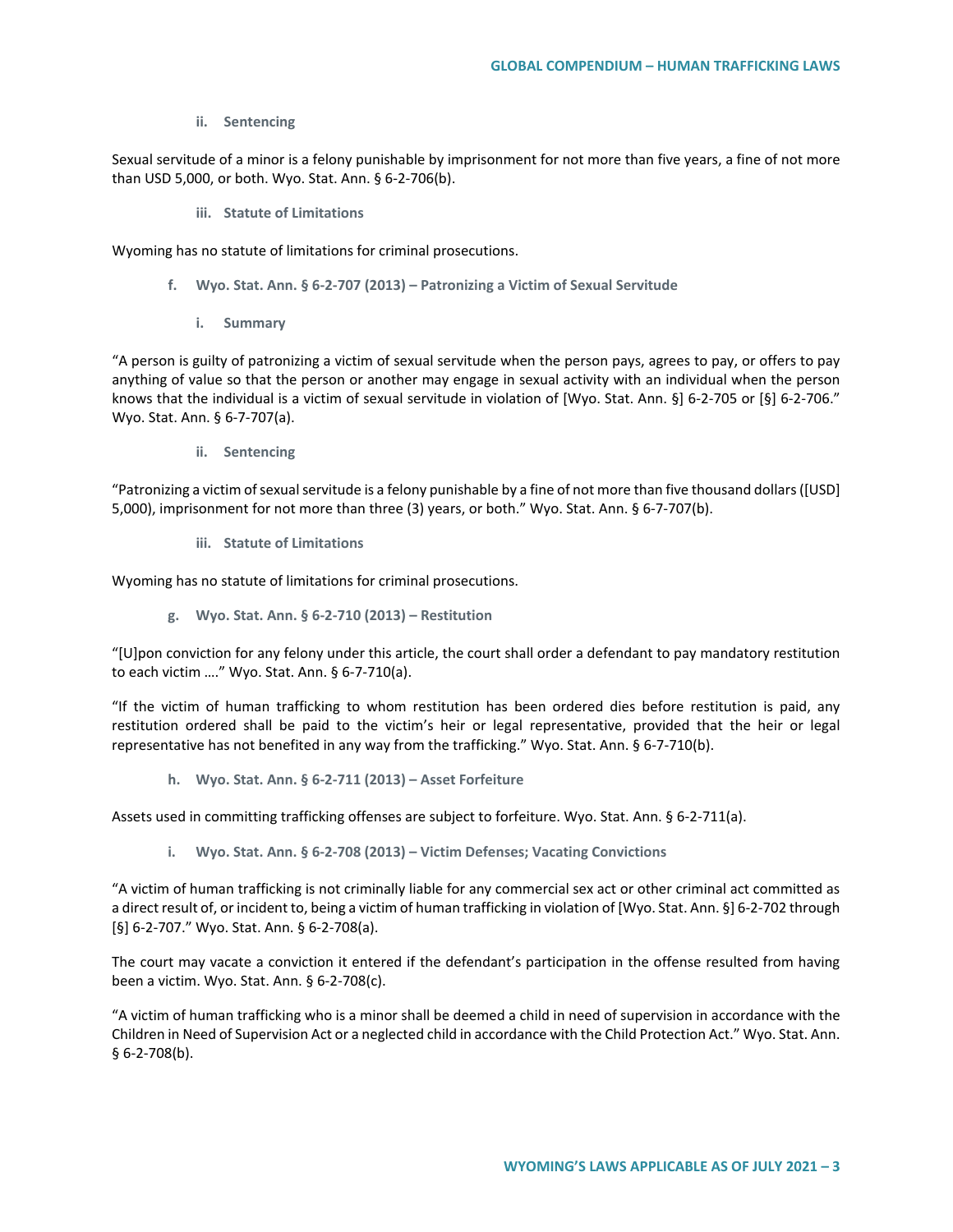- **j. Wyo. Stat. Ann. § 6-2-202 (1982) – Felonious Restraint**
	- **i. Summary**

A person is guilty of felonious restraint if the person, among other things, knowingly holds another in a condition of involuntary servitude. Wyo. Stat. Ann. § 6-2-202(a).

**ii. Sentencing**

Felonious restraint is a felony punishable by imprisonment for not more than five years. Wyo. Stat. Ann. § 6-2-202(b).

**iii. Statute of Limitations**

Wyoming has no statute of limitations for criminal prosecutions.

**2. Online Child Sexual Exploitation and Child Pornography Offenses** 

Wyo. Stat. Ann. § 6-4-301 (2019) – Definitions

Wyo. Stat. Ann. § 6-4-302 (2019) – Promoting Obscenity

Wyo. Stat. Ann. § 6-4-303 (2019) – Sexual Exploitation of Children

Wyo. Stat. Ann. § 6-4-305 (2019) – Dissemination or Possession of a Nude Image of a Minor by a Minor

**3. Wyo. Stat. Ann. § 7-19-302 (2021) – Sex Offender Registration**

With some exceptions, a person found guilty of a "sex offense" must register as a sex offender. Wyo. Stat. Ann. § 7-19-302. A "sex offense" for registration purposes includes sexual exploitation of children, promoting obscene material involving the use of a minor in a sexual performance, human trafficking, and sexual servitude. Wyo. Stat. Ann. § 7-19-301.

#### **B. Civil Liability Statutes**

- **1. Wyo. Stat. Ann. § 7-9-110 (2014) – Civil Lawsuit** 
	- **a. Summary**

No Wyoming statute provides a specific civil lawsuit for victims of human trafficking. Under Wyoming statutory law, generally criminal proceedings do not limit the rights of victims to sue and recover damages from the defendant in a separate civil action. Wyo. Stat. Ann. § 7-9-110(a). "The fact that restitution was required or made shall not be admissible as evidence in a civil action unless offered by the defendant." Wyo. Stat. Ann. § 7-9-110(b).

**b. Damages and Other Relief**

"Any restitution payment by the defendant to a victim shall be set off against any judgment in favor of the victim, however, in a civil [lawsuit] arising out of the same facts or event." Wyo. Stat. Ann. § 7-9-110(a).

**c. Statute of Limitations**

A civil lawsuit based upon sexual assault against a minor (as defined by Wyo. Stat. Ann. § 6-2-301(a)(v)) may be brought within the later of: (1) eight years after the minor's eighteenth birthday, or (2) three years after discovery. Wyo. Stat. Ann. § 1-3-105(b).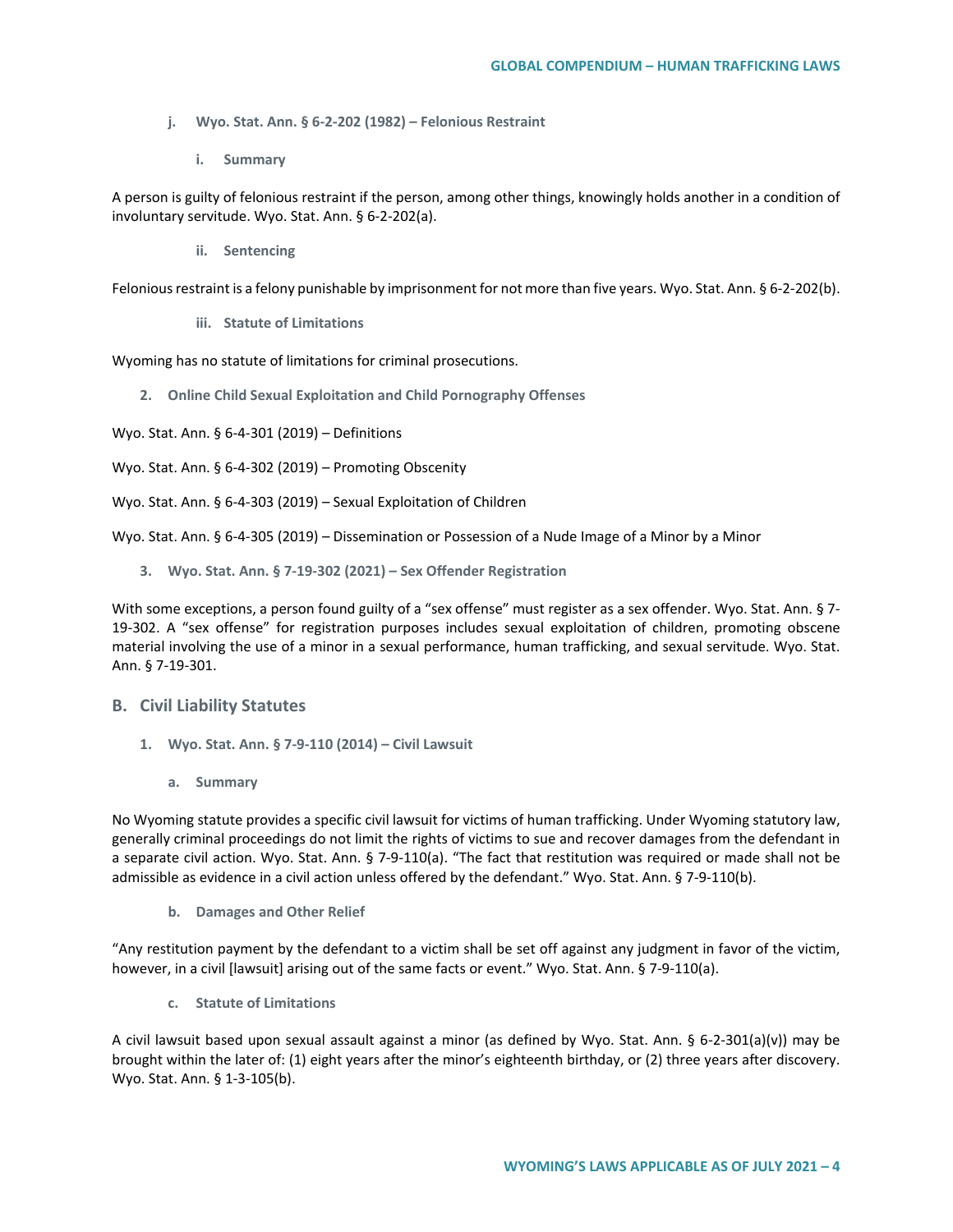# **C. Additional Statutes Specific to Human Trafficking**

**1. Wyo. Stat. Ann. § 6-2-709 (2013) – Victims' Rights to Confidentiality, Services, and Compensation**

Victims of human trafficking have the right to keep their identities confidential and the right to state services and compensation provided for victims. A law enforcement officer must notify the Victim Services Division of the Attorney General's office as soon as possible after encountering a person who appears to be a victim of human trafficking.

**2. Wyo. Stat. Ann. § 27-4-101 to §27-4-508 (2001) – Wages**

An aggrieved employee may bring a civil lawsuit to recover unpaid minimum wages. A prevailing employee may recover the amount of unpaid minimum wages in addition to reasonable attorney's fees and costs. Wyo. Stat. Ann. § 27-4-204. An employer that fails to comply with this section may face additional civil and criminal penalties. Wyo. Stat. Ann. § 27-4-103. Most claims for unpaid wages are asserted after the employment ends. At that time, an employee may bring a civil lawsuit to recover all unpaid wages plus interest and reasonable attorney's fees and costs. Wyo. Stat. Ann. § 27-4-104. An employer that willfully violates section 27-4-104 may face additional criminal penalties. Wyo. Stat. Ann. § 27-4-105.

More information is available at: [http://www.wyomingworkforce.org/workers/labor/.](http://www.wyomingworkforce.org/workers/labor/)

### **D. Significant Cases**

No significant cases regarding Wyoming's trafficking statutes were found.

**E. Academic Research/Papers**

Note, *Remedying the Injustices of Human Trafficking Through Tort Law*, 119 HARV. L. REV. 2575 (2006).

- **F. Resources**
- Terry Coonan, Human Trafficking: *What Wyoming Judges Need to Know* (Apr. 2016): [http://www.htcourts.org/wp-content/uploads/WY\\_HT\\_Materials.pdf](http://www.htcourts.org/wp-content/uploads/WY_HT_Materials.pdf)
- National Human Trafficking Hotline (Wyoming): <https://humantraffickinghotline.org/state/wyoming>
- Shared Hope International, Wyoming Report Card (2019): [http://sharedhope.org/PICframe9/reportcards/PIC\\_RC\\_2019\\_WY.pdf](http://sharedhope.org/PICframe9/reportcards/PIC_RC_2019_WY.pdf)
- Shared Hope International, Wyoming Analysis and Recommendations (2019): [http://sharedhope.org/PICframe9/analysis/PIC\\_AR\\_2019\\_WY.pdf](http://sharedhope.org/PICframe9/analysis/PIC_AR_2019_WY.pdf)
- U.S. Department of Health & Human Services, *Wyoming: Efforts to Combat Human Trafficking* (2017): [https://www.acf.hhs.gov/sites/default/files/documents/otip/wyoming\\_profile\\_efforts\\_to\\_combat\\_huma](https://www.acf.hhs.gov/sites/default/files/documents/otip/wyoming_profile_efforts_to_combat_human_trafficking.pdf) [n\\_trafficking.pdf](https://www.acf.hhs.gov/sites/default/files/documents/otip/wyoming_profile_efforts_to_combat_human_trafficking.pdf)
- Wyoming Attorney General Division of Victim Services: <https://dvs.wyo.gov/home>
- Wyoming Coalition Against Domestic Violence and Sexual Assault, Wyoming Human Trafficking Resources: <https://www.wyomingdvsa.org/human-trafficking-resources>